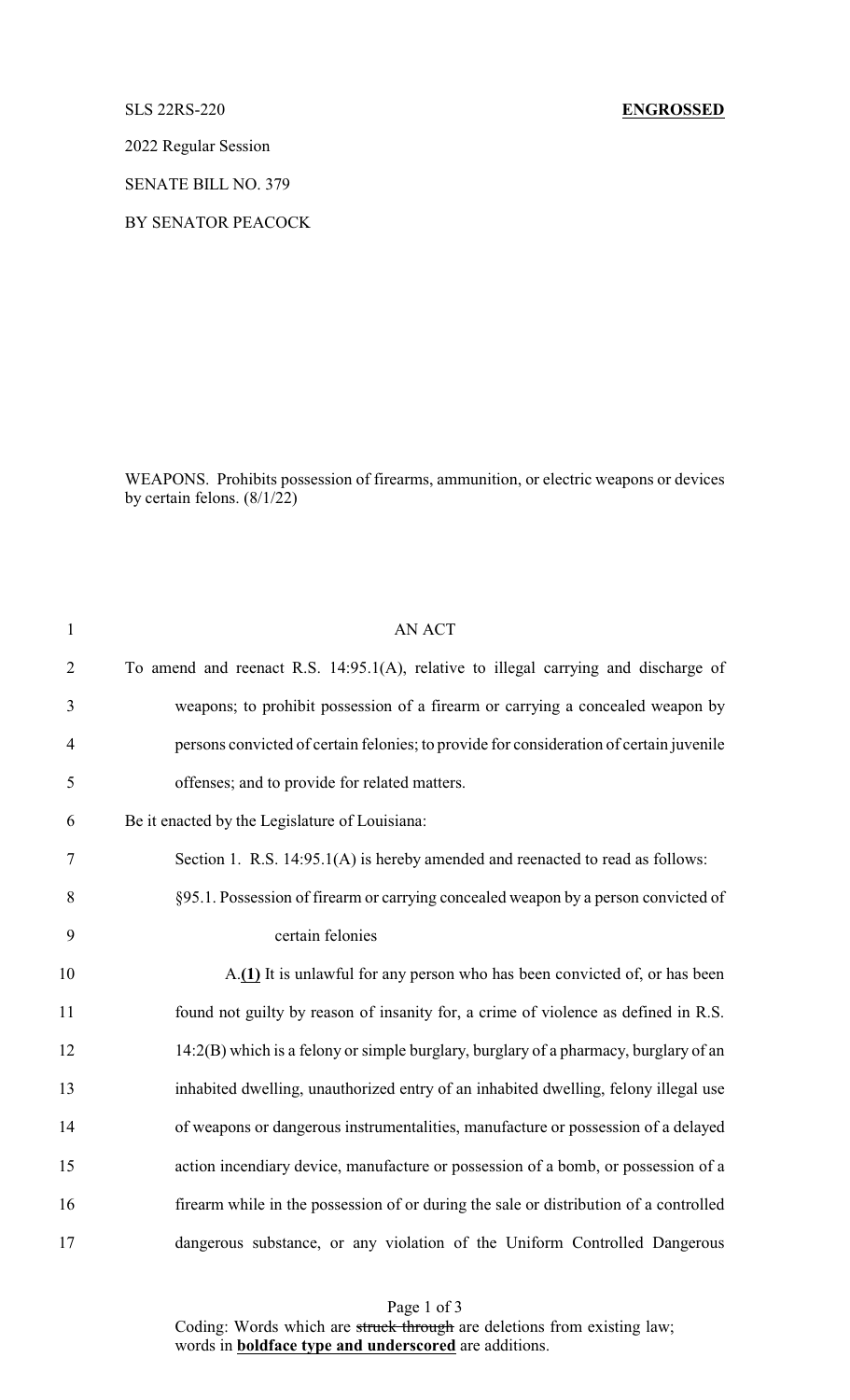| $\mathbf{1}$   | Substances Law which is a felony, or any crime which is defined as a sex offense in |
|----------------|-------------------------------------------------------------------------------------|
| $\overline{2}$ | R.S. 15:541, or any crime defined as an attempt to commit one of the above-         |
| $\overline{3}$ | enumerated offenses under the laws of this state, or who has been convicted under   |
| $\overline{4}$ | the laws of any other state or of the United States or of any foreign government or |
| 5              | country of a crime which, if committed in this state, would be one of the above-    |
| 6              | enumerated crimes, to possess a firearm or carry a concealed weapon.                |
| 7              | $(2)(a)$ This Section shall also apply to any person who committed a                |
| 8              | felony-grade delinquent act described in Paragraph (1) of this Subsection while     |
| 9              | in possession of a firearm, if adjudicated when that person was sixteen or          |
| 10             | seventeen years of age, and the person is under age twenty-four years at the        |

11 **time of the violation of this Section.**

 **(b) The provisions of this Paragraph shall not apply to a person who is hunting pursuant to a valid license issued to him pursuant to the laws of this state with a firearm that is lawful for hunting pursuant to the official regulations of the Department of Wildlife and Fisheries, federal laws, and any applicable local or parish ordinances.** 17 \* \* \* \*

> The original instrument and the following digest, which constitutes no part of the legislative instrument, were prepared by Whitney Kauffeld.

|                  | <b>DIGEST</b>        |         |
|------------------|----------------------|---------|
| SB 379 Engrossed | 2022 Regular Session | Peacock |

Present law prohibits any person convicted of, or found not guilty by reason of insanity for, a crime of violence as defined in present law, or any crime defined as an attempt to commit a crime of violence under the laws of Louisiana, or has been convicted under the laws of any other state or of the United States or of any foreign government or country of a crime which, if committed in this state, would be a crime of violence, from possessing a firearm or carrying a concealed weapon.

Proposed law retains present law and extends the prohibition against possessing a firearm or carrying a concealed weapon to persons that committed a felony-grade delinquent act (a crime of violence committed by a child) when that person was 16 or 17 years old and that person is under the age of 24 when the offense is committed.

Proposed law provides an exception to proposed law for a person hunting lawfully with a license issued pursuant to official regulations of the Dept. of Wildlife and Fisheries.